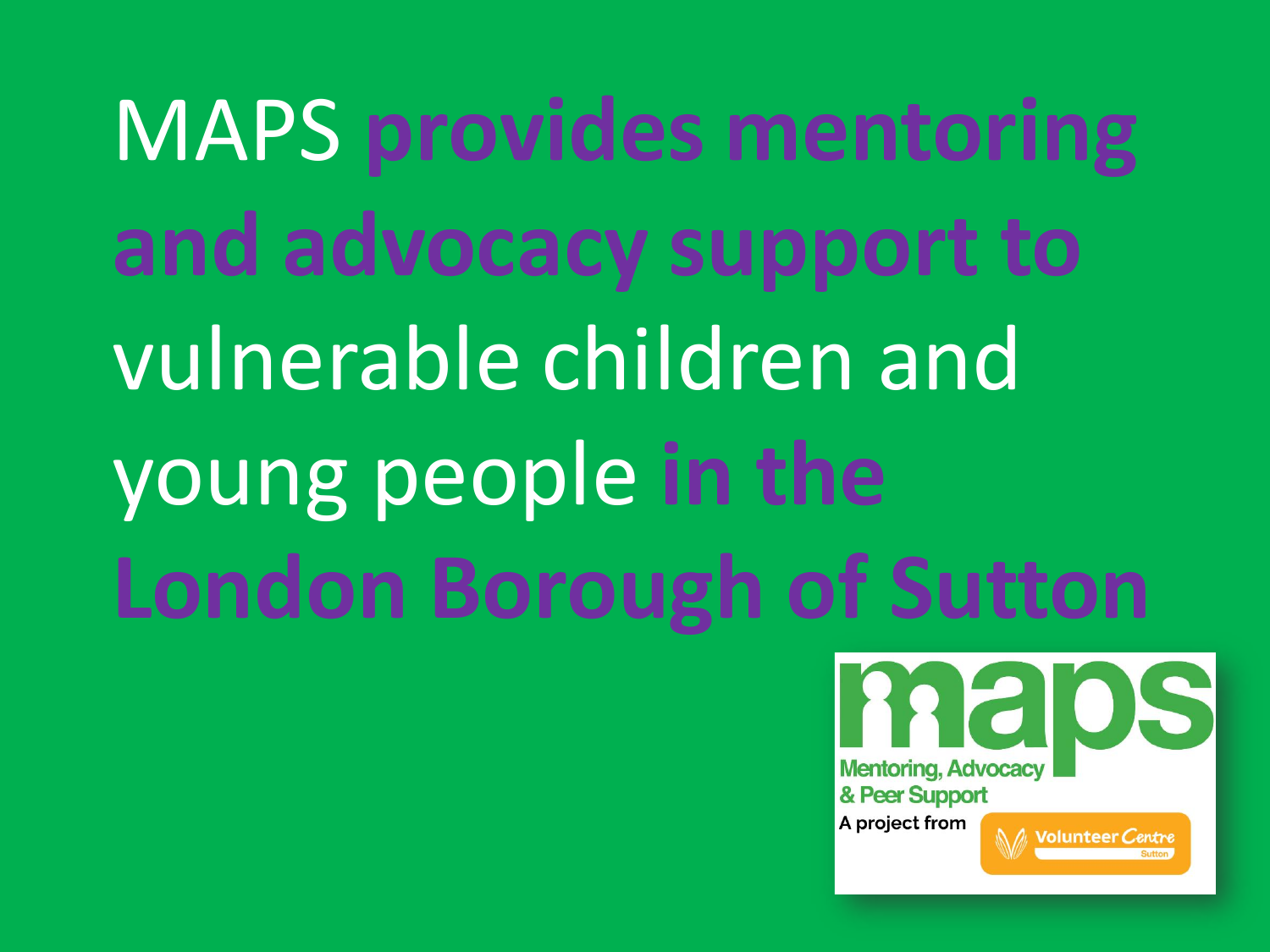This year MAPS has supported **247 children and young people**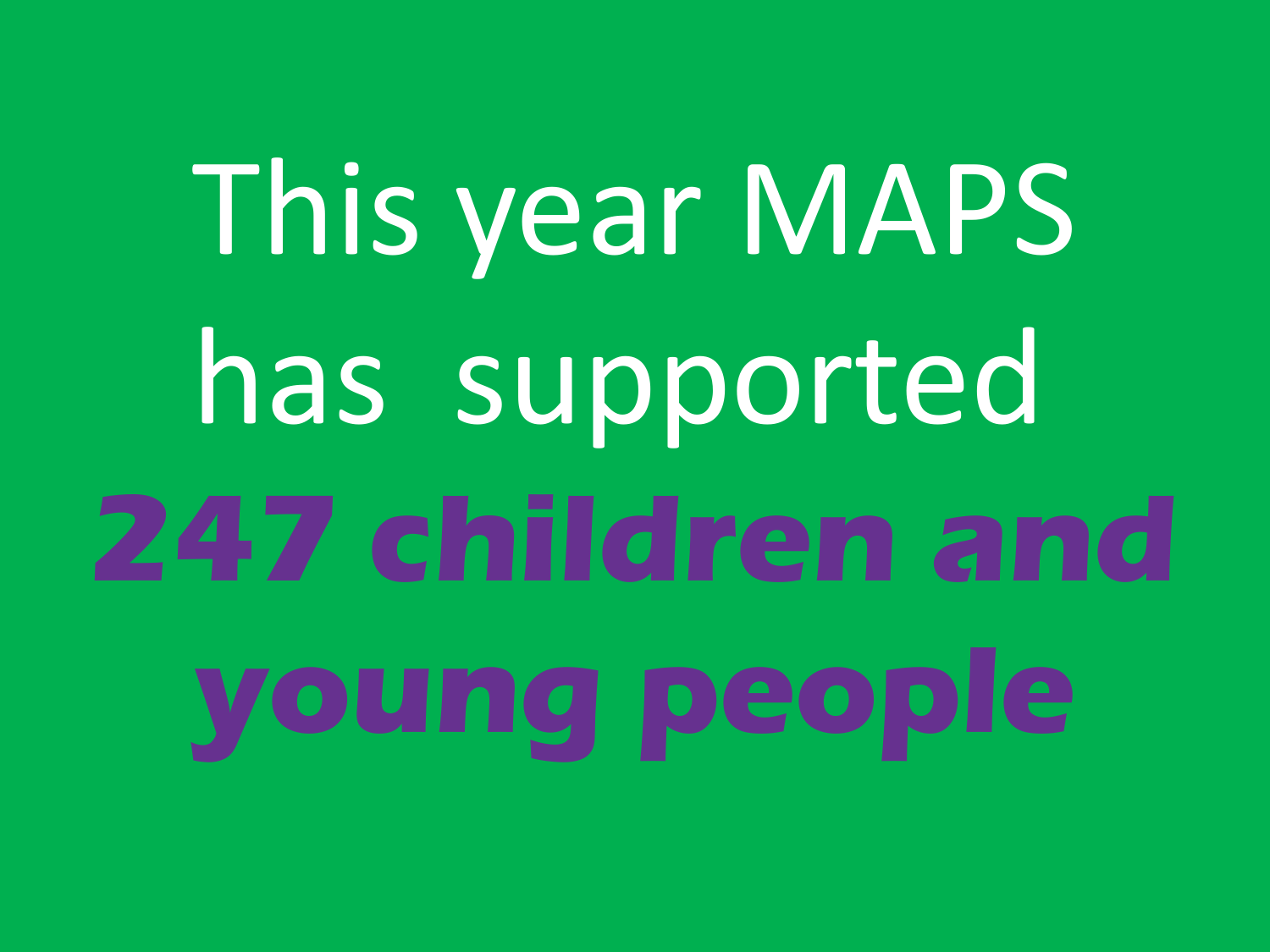Since Covid-19, this support has been needed more than ever

### NSPCC warns of lockdown's toll on children's mental health (Guardian)

**Vulnerable children who require urgent support will "slip out of view" because of the impact of coronavirus, England's children's commissioner has warned. (BBC News)**

> **Children regressing and struggling mentally in lockdown, says Ofsted (Guardian)**

Doctors fear new child mental health crisis in UK, made worse by Covid (Guardian)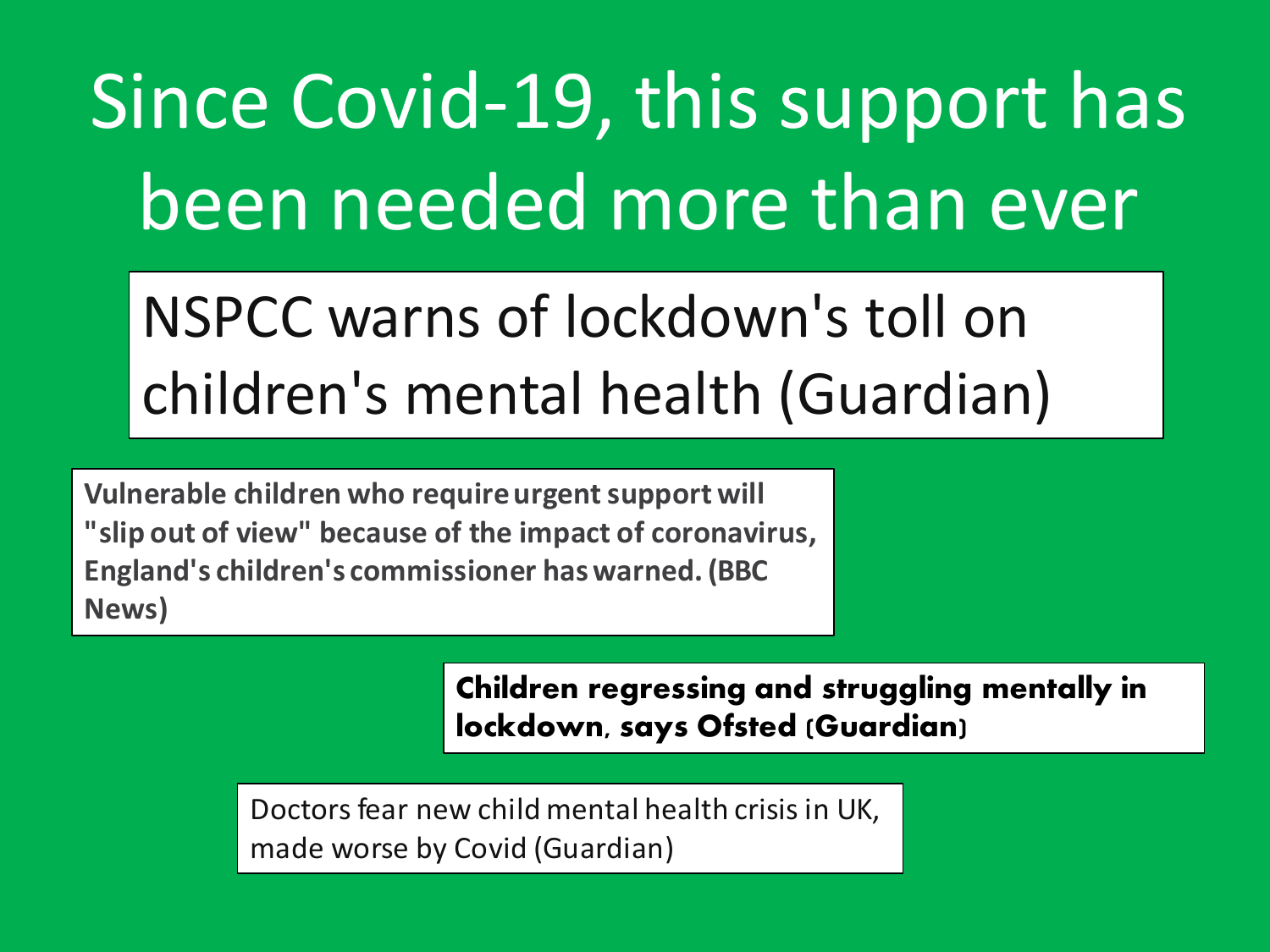All our mentors have continued to support their mentees, and during lockdown have often been the only person our mentees saw outside the home. This year we supported **93 young people** with 1:1 weekly mentoring sessions.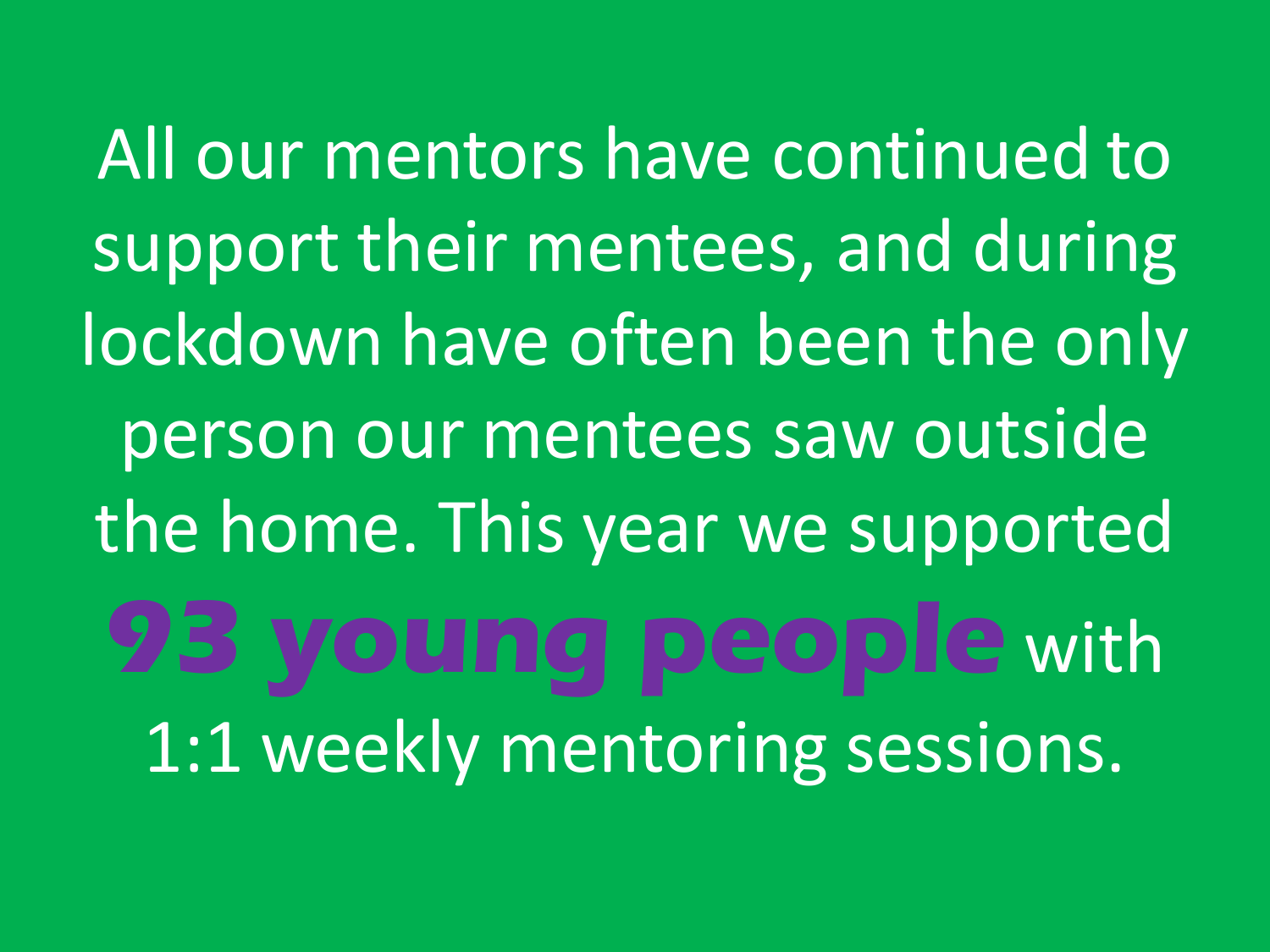We have also provided independent advocacy support for **154** young people since June 2020

Advocacy

**Volunteer Centre Sutton - MAPS** 

October 2019 to September 2022

"Thanks so much, this is very powerful. I am proposing on this occasion to begin with the child's views and worries, as I find them so compelling." Child Protection Chair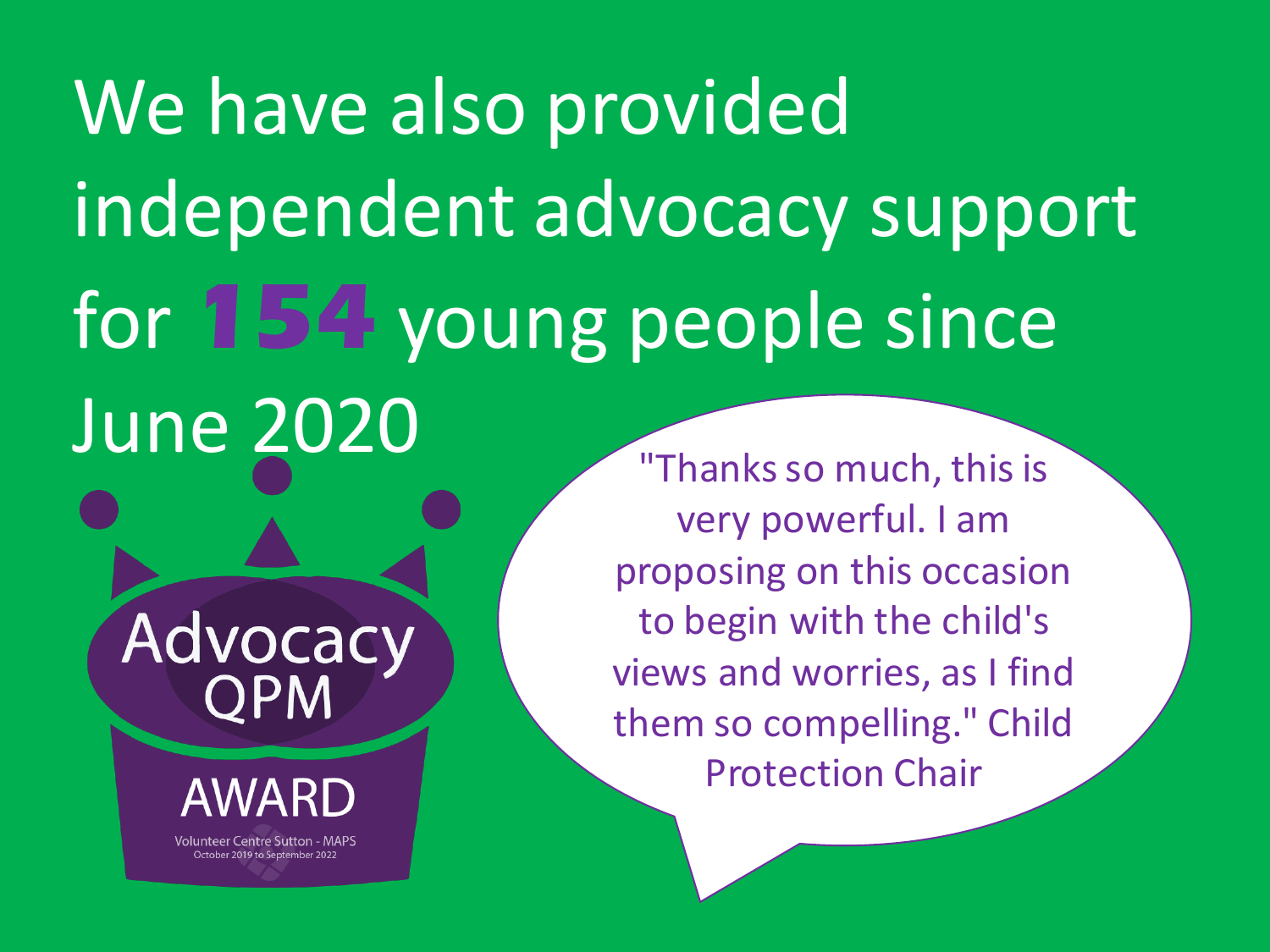Of our current mentees:

**54%** have a parent with **mental health** issues **54. Wo** have a parent with **substance or alcohol abuse** 

**56%** have family domestic violence experience

**26%** have **substance or alcohol misuse**

**34%** have **self-harmed**

**29%** are **young carers**

**23%** have had sexual exploitation

**22%** are likely to become **NEET** (Not in employment, education or training)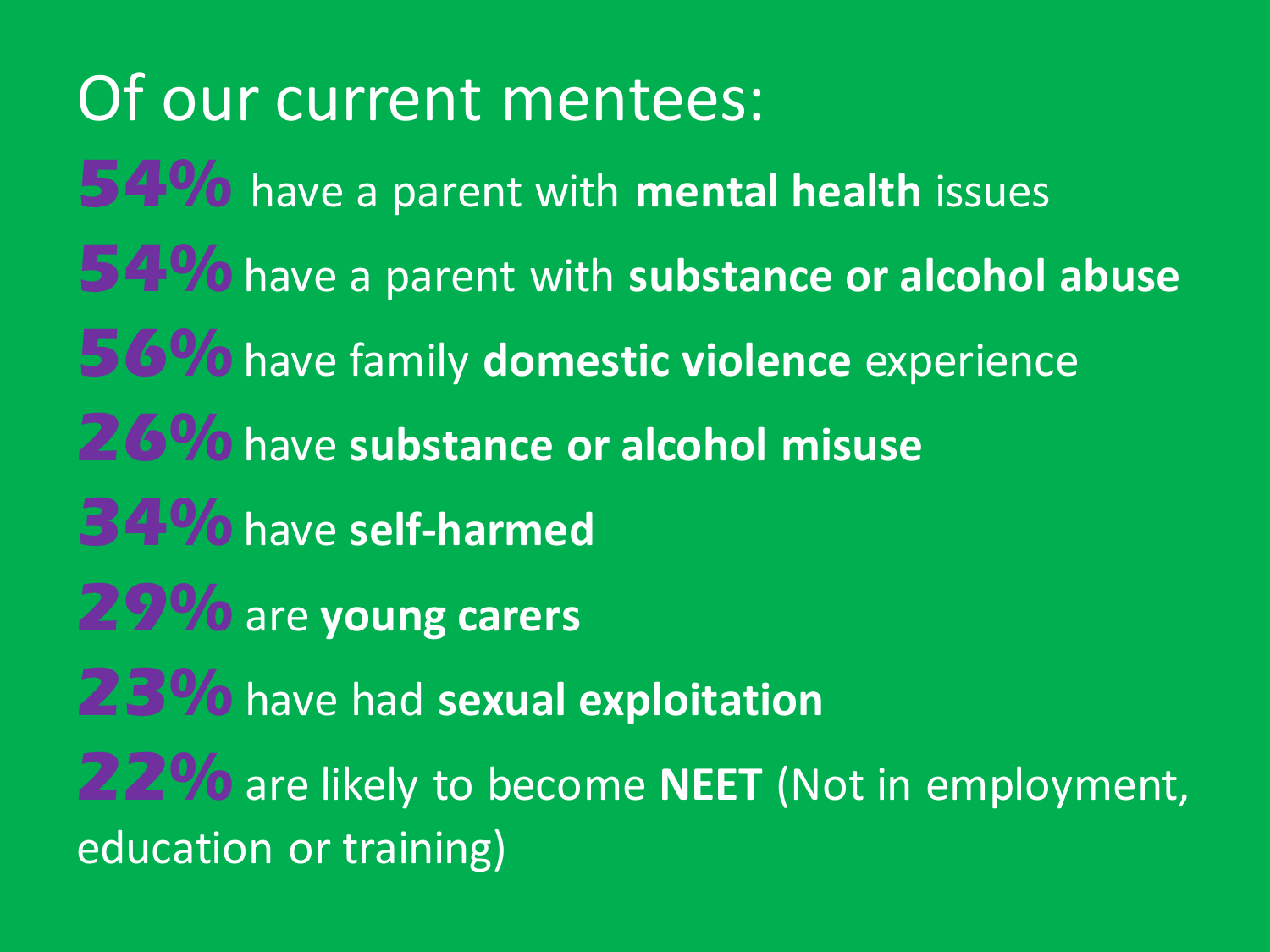Mentoring provides our mentees with space for them to reflect, aid **problem-solving**, feel **empowered** and build **confidence** and **resilience**.

I was happy that I could talk and always be myself around you.

Mentoring has helped me express myself better. I used to get moody if something didn't go my way now I don't. I am a better person at home and school and I haven't been excluded since the summer.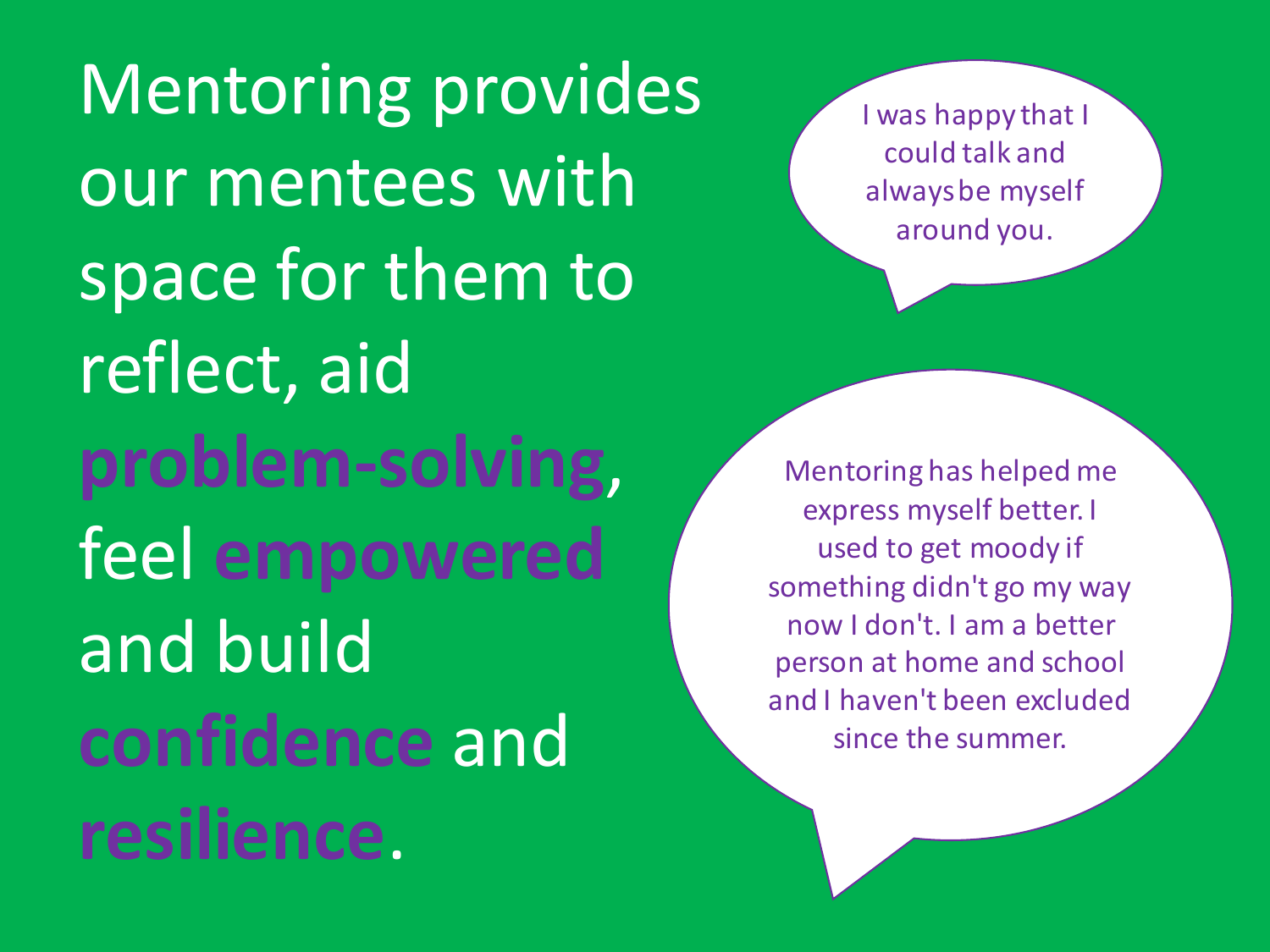"She feels safe and able to speak about how she feels, mentoring is a positive relationship which is good for her she has enjoyed building a rapport with her mentor" **a school**



Solid augus **MY MY MENTOR MENTEE** Happy Face *<u>time</u>* Mappy cun Jocked Harvester Relitified costa doH

"The whole family has seen a positive change. He is more able to talk about his feelings and is beginning to control his anger in an appropriate way. His relationship with everyone in the family has improved dramatically" **A mentee's parent**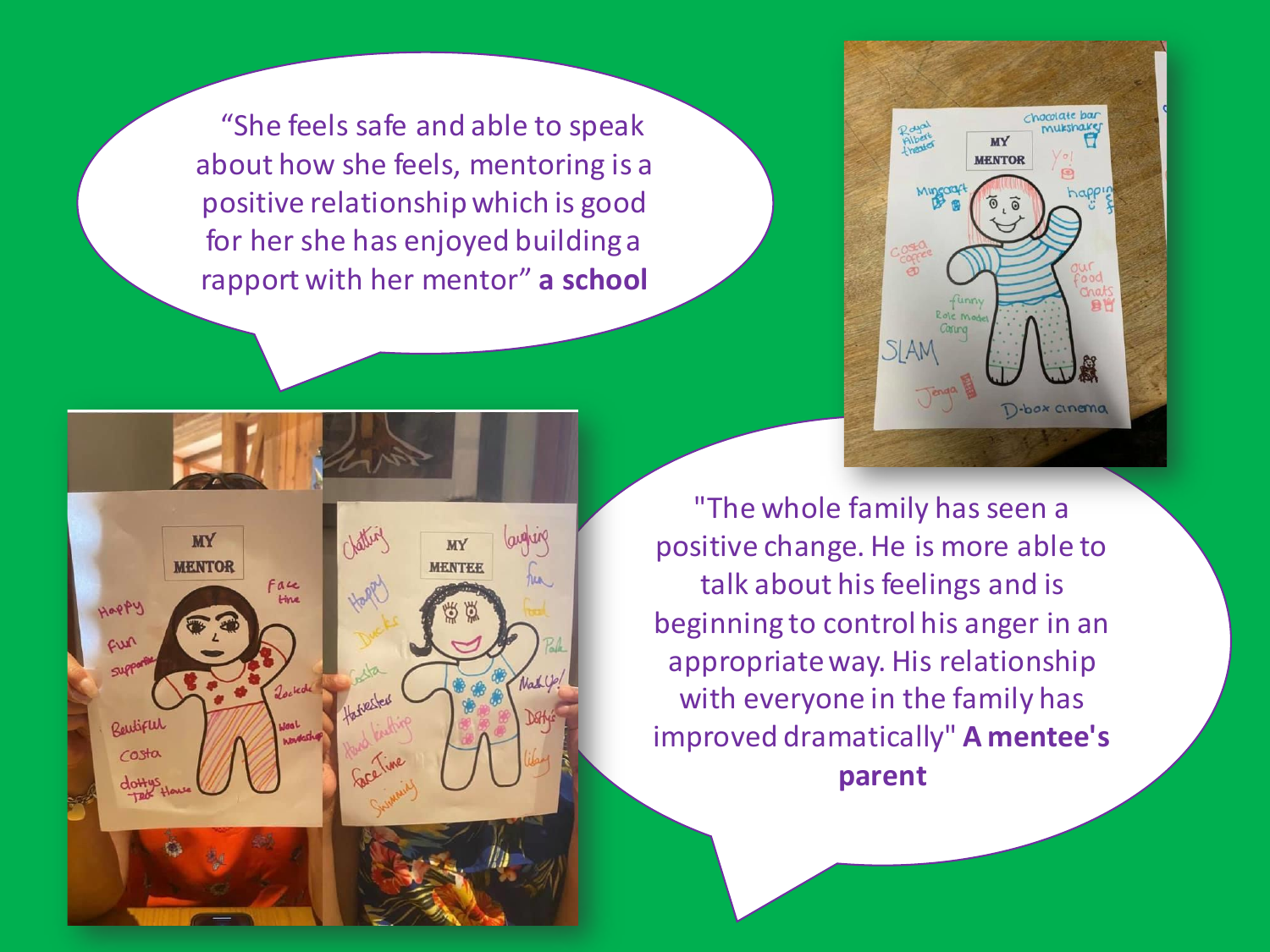#### Covid-19 didn't stop us from having some FUN!

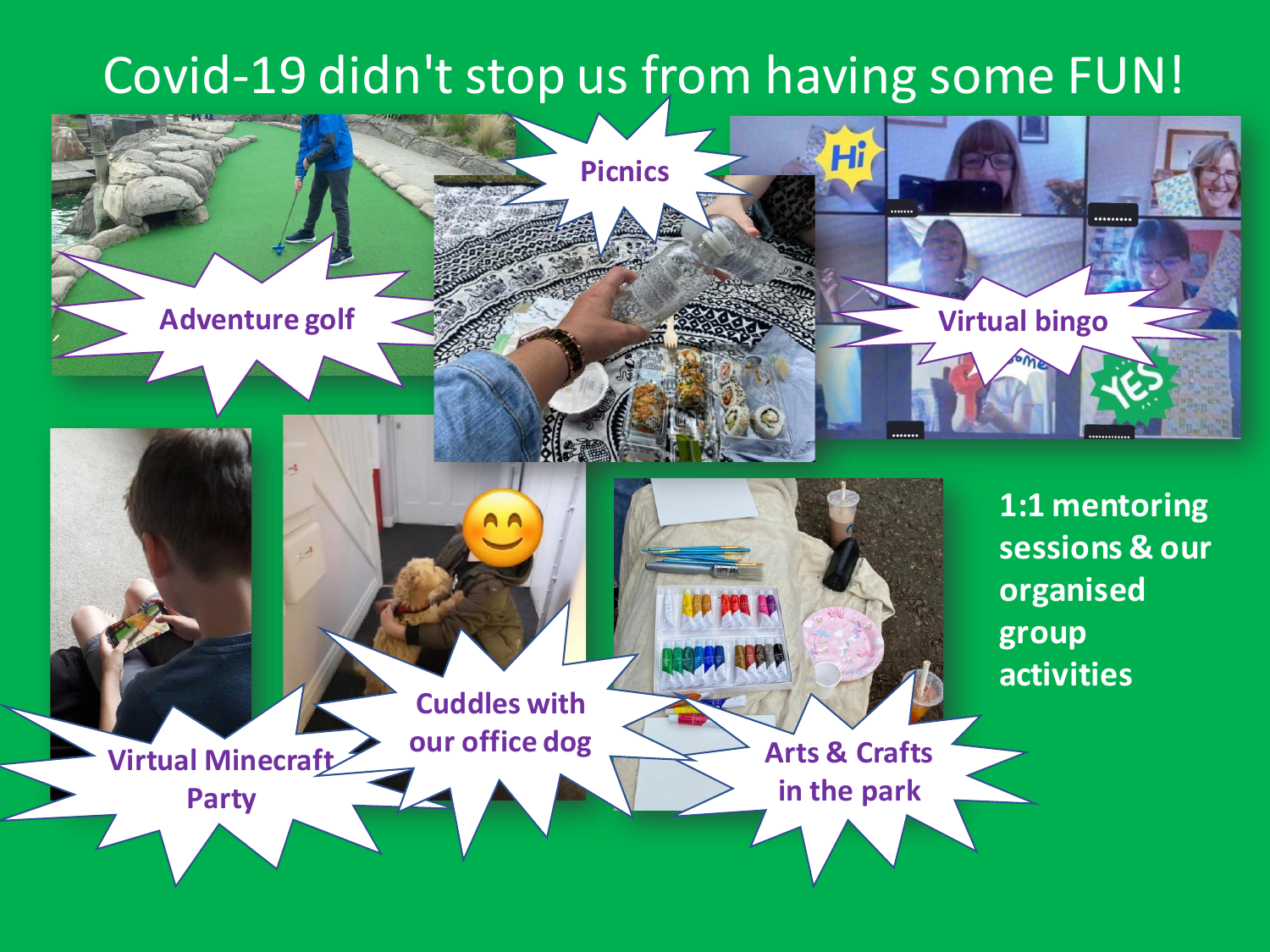With **record numbers of referrals**, it's been vital to keep recruiting and training new volunteer mentors.

This year we've delivered **4** rounds of virtual training & recruited **71** new mentors.

We currently have **93 mentors**.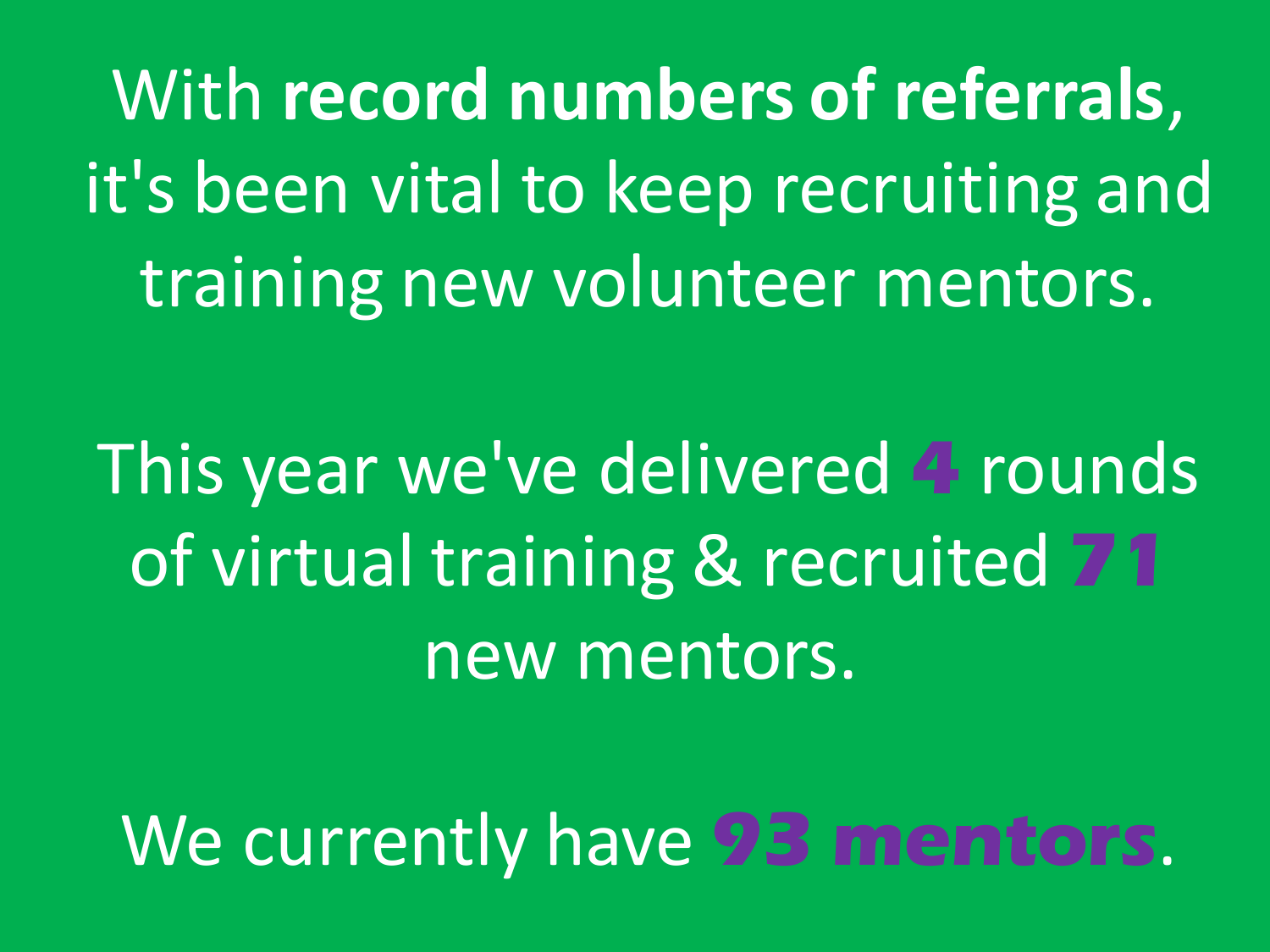And we continue to be amazed at the dedication and commitment of our volunteer mentors...

### **5,580 mentoring hours 2020-2021**

Mentoring has helped me gain confidence and self belief. It is a highlight of my week.

A lot of good, nice moments and satisfactions and the unique gift of listening to a person problems, dreams, struggles from a position where you don't need to recriminate or propose or educate, just being there for them is enough